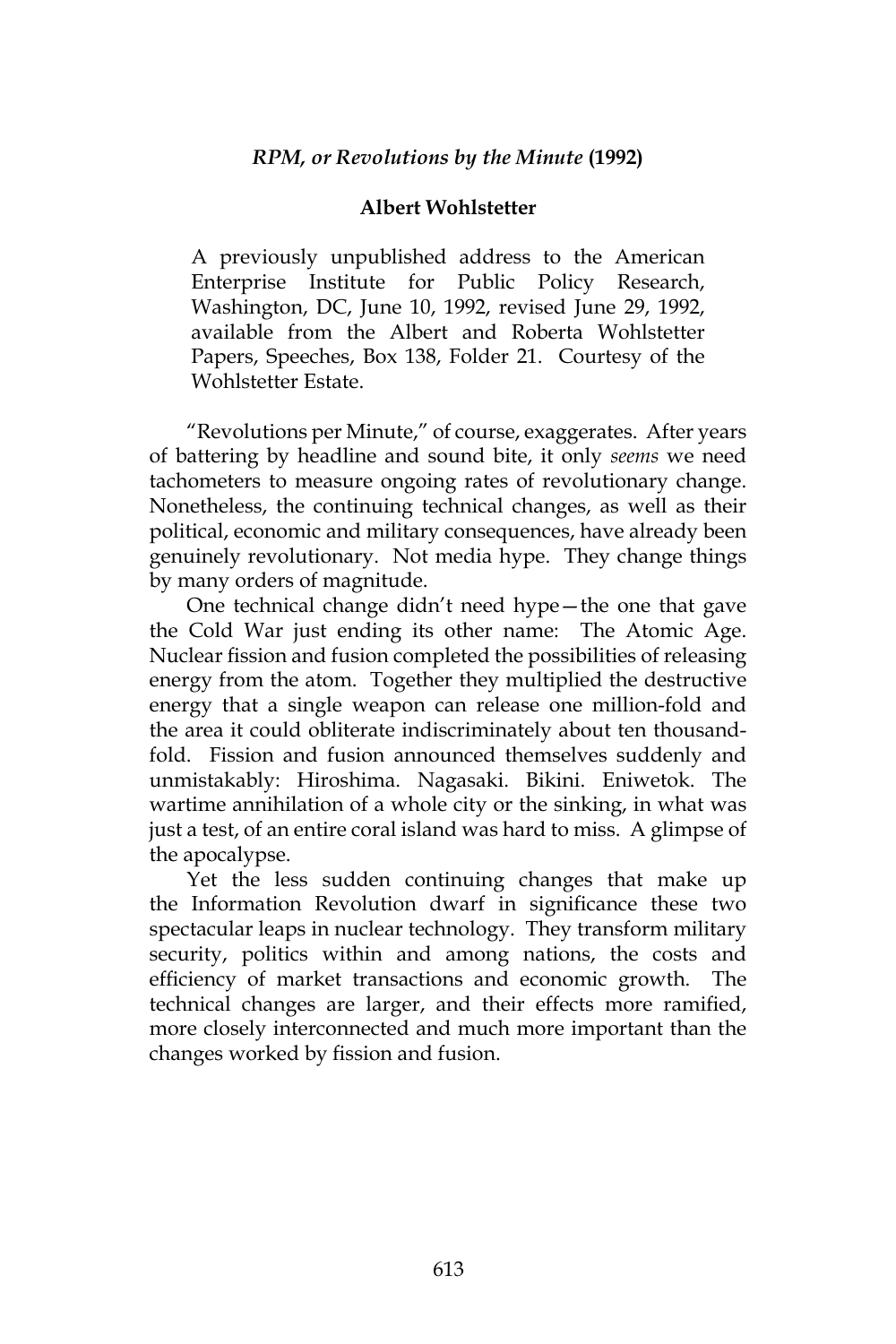The advances in microelectronics and optics that *underlie* the Information Revolution have been happening quietly over a long period. They happen at an exponential rate small in any given year compared to the big leaps in nuclear energy. But they've been accumulating to much more.

The number of transistors on a chip has increased by a factor of 100 every ten years. In 1989, chips the size of a child's fingernail contained over a million transistors, performed many tens of millions of instructions per second, and had reduced costs per operation a million-fold in the preceding thirty years. Such superscalar chips are being used to design new chips and so accelerate this exponential rate of growth. In a decade, Intel expects a chip with a billion transistors. All this speeds the acquiring, processing and transmission of information.

One nice thing about the Information Revolution is that something *good*—the spread of knowledge, which has no limits is increasing at an exponential rate. That contrasts with the typical doomsdays announced, one after another, by natural scientists, the Apocalypse Of The Month: Silent Spring, the Population Bomb, the Exhaustion of Fossil Fuels, the Coming Ice Age, Nuclear Winter, Global Warming, and others. Several doomsayers have gained celebrity by announcing in quick succession Nuclear Winter, the Coming Ice Age, and Global Warming—without embarrassment, without troubling their primetime hosts, and without damage to their celebrity status or their academic careers.

In such predictions of global disaster, only something *bad* increases exponentially. The good, countering factors run against a fixed limit—or increase only arithmetically—or at a lower exponential rate.

A characteristic problem for policy choice raised by current doomsday prophecies is that the predicted catastrophe may be distant in time but is always vague and highly uncertain. The actions urged are immediate, costly, risky—sometimes desperate.

The granddaddy of all apocalyptic prophecies, of course, was The Inevitability of Nuclear War. The argument ran that a global holocaust was inevitable unless politics within and among nations changed drastically and immediately: The arms race would multiply nuclear weapons exponentially, and the probability of war in any given year (unconsciously assumed to be fixed or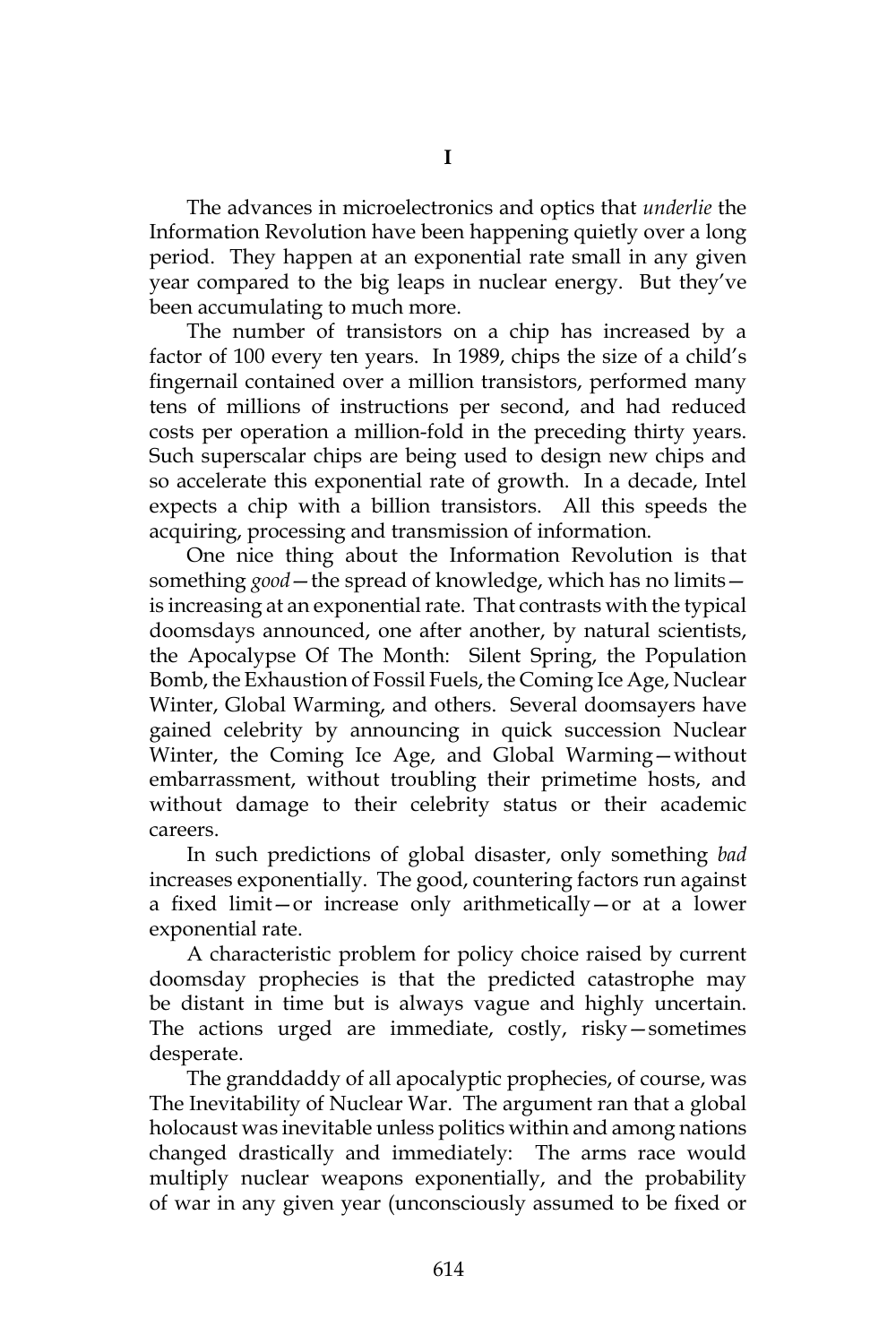rising) would cumulate steadily until the holocaust was nearly certain.

The argument had gaping logical holes. Yet it was made by some splendid physicists, Russian as well as Western. And by at least one great—or once great—mathematical logician, Bertrand Russell.

The fathers of the Nuclear Revolution wanted the awful prospect of a nuclear holocaust to shock political rulers, including Stalin, into an end to secrecy and sovereignty. The stark choice was *One World*—an open world—*Or None*. They believed that civilian applications of nuclear energy would make that world one of plenty; that they would revolutionize industry and transport and that world politics would be transformed. But the release of energy from the nucleus meant only a revolution in warfare, not a revolution in transport and industry. Nor in politics.

Exaggerating the civilian benefits made Stalin less willing to give up national civilian programs. Political openness is simply incompatible with a Communist dictatorship. The huge destructive potential of the atom only prompted an increase in secrecy—the building of some 200 secret Soviet cities.

## **II**

For a democracy, the ability to destroy a huge area indiscriminately is usable only in desperate circumstances. And the more indiscriminate the destruction, the less likely it is to be used. This is especially so if one is responding to an attack not on oneself but on an ally, and destruction is likely to be reciprocal. Academic babble about suicide pacts couldn't change that. It *did* slow the application of information technology to increase precision and to reduce the yield and indiscriminateness of nuclear weapons. But in any case, the precision revolution had its most important application to *non*nuclear force. Desert Storm demonstrated this brilliantly, with missiles that destroyed the contents of a military structure while leaving its walls standing and nearby buildings untouched. And even more by the rapid destruction of artillery, tanks and other heavy combat equipment on the battlefield—until we stopped.

Desert Storm exploited only *some* of the advances in the precise application of nonnuclear military force that had been made since the late 1960s. Because we had been preoccupied mainly with monitoring agreements on strategic arms and with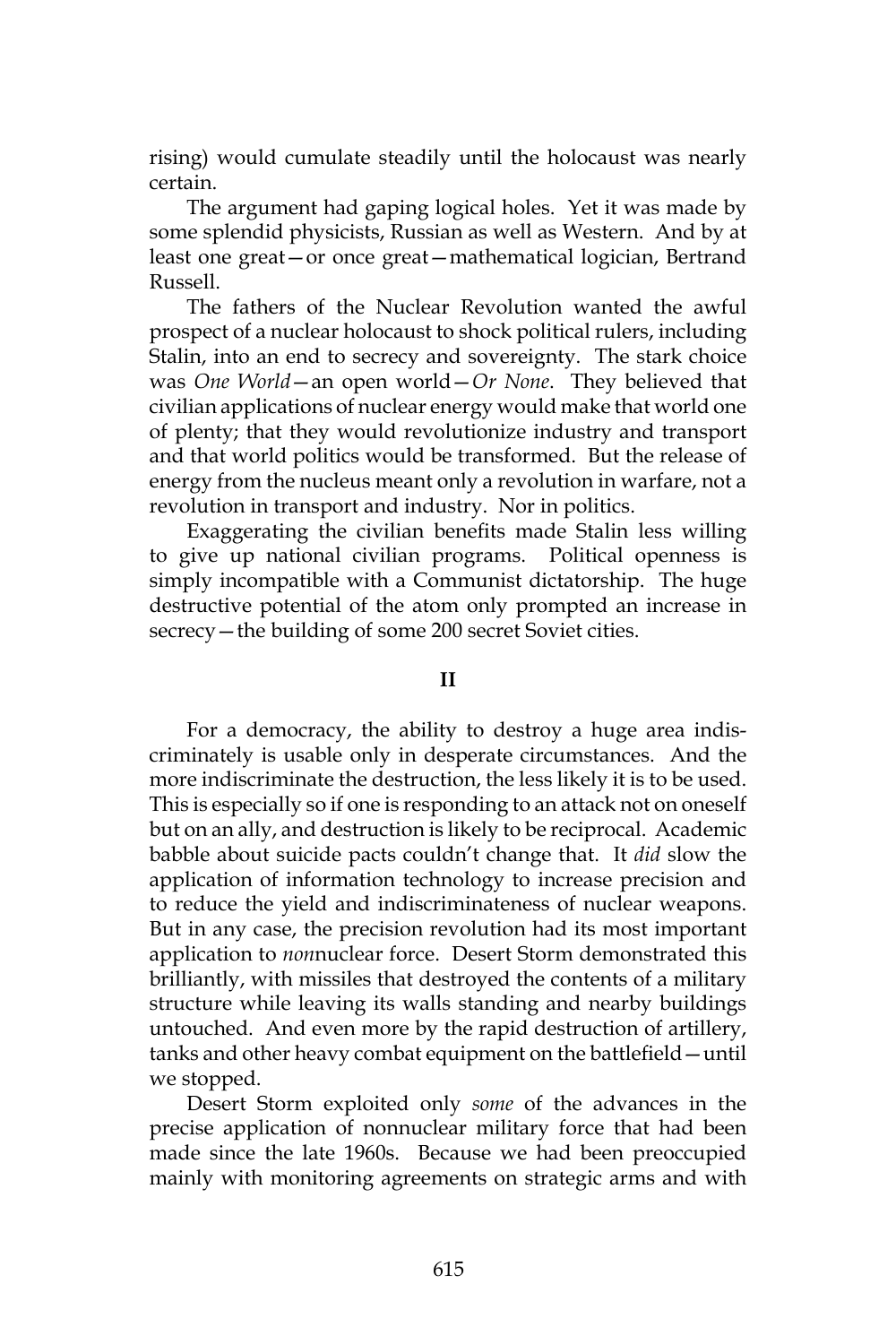the contingencies of an all-out strategic nuclear attack on the continental United States and a potential massive conventional invasion through the center of Europe that we would feel compelled quickly to turn nuclear, we were less adequately prepared to use developments in information technology needed to forestall or defeat less massive incursions in less obviously central theaters of war. We had devoted much less thought and effort to buying systems for delivering—at any range—nonnuclear explosives against small fixed or moving military targets; and to acquiring information on the exact location and vulnerabilities of small military targets; and to communicating this information in the theater. We had, for example, spent tens of billions of dollars on reconnaissance satellites capable of intermittent observation and detection of the changes that take place slowly, over a period of years, in the throw weight of intercontinental missiles deep in the Soviet Union—but very little on small, inexpensive, unmanned airplanes that could provide continuous or frequent observation of SCUD missile launchers moving in a theater of operations such as the Persian Gulf.

Yet, research and development in the early 1970s could have made such weapons and reconnaissance systems widely available. We developed them, but frequently other countries acquired them. The Israelis and the Egyptians had more of these than we did. The Egyptians had *stealthy* unmanned vehicles.

It was not just a matter of having systems that could deliver nonnuclear weapons to a target. To benefit fully from miss distances of a few feet, targets need to be located even more accurately, and we have to know what small part of a target is critical for its function. Also, we have to know how direct immediate damage to the target is related to delayed and indirect system effects on other military targets and on the civilian systems we want to avoid harming. Politically useable force needs clearcut military aims, and clearer political aims than those of the Gulf War Coalition. Above all, in a period of revolutionary change, we need to rethink not only the means but the ends of military force.

Still, we can get one relevant measure of the change over the last 50 years in our ability to use nonnuclear force precisely if we compare the F-117A Stealth bomber attacks in 1991 with the British Bombing Offensive against Germany in 1941. The British found they had missed their targets so completely that they would have to abandon precision attacks and resort to huge incendiary raids against entire cities. The F-117A attacked and hit targets in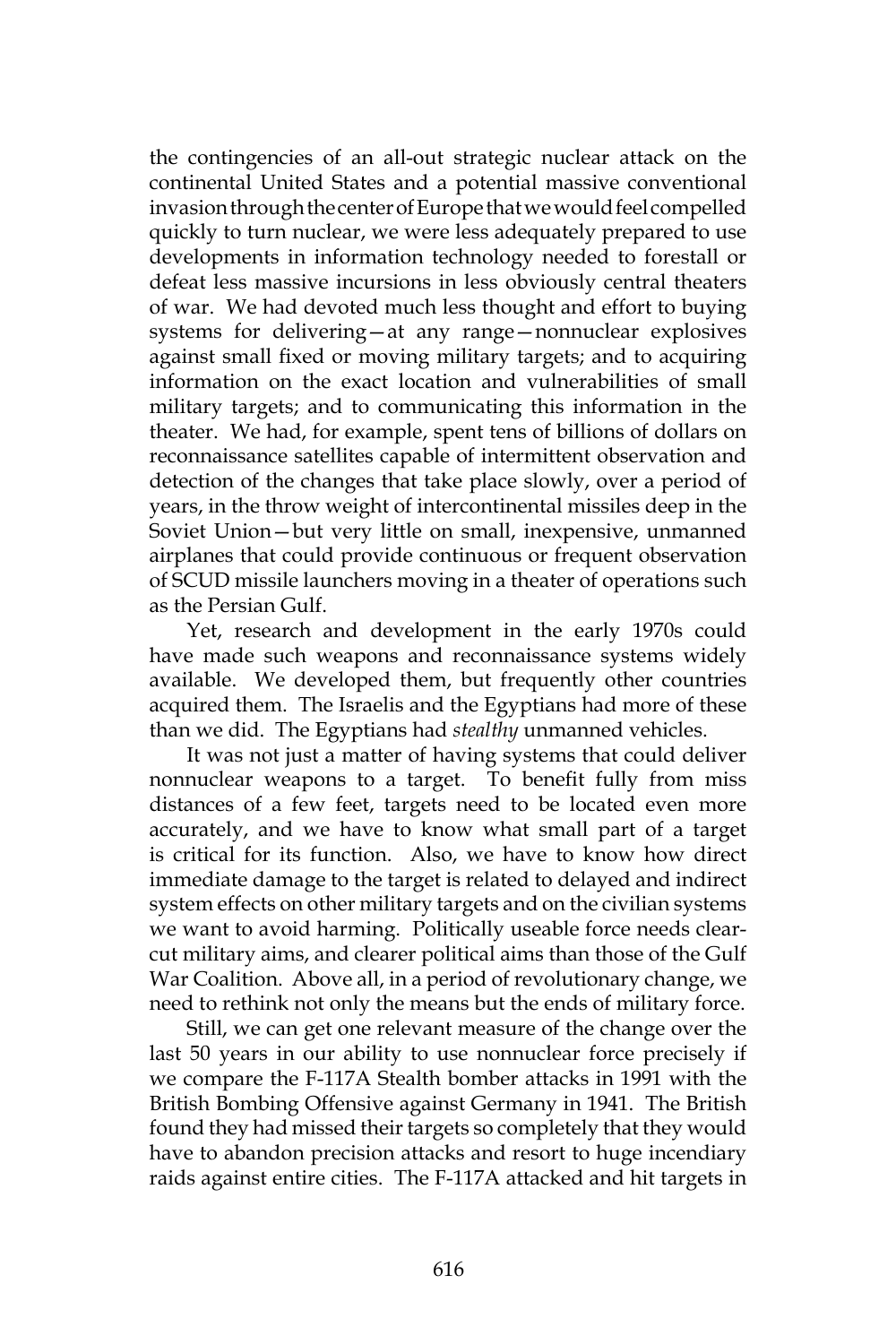Baghdad at night that were more heavily defended and at greater range than the targets in the 1941 Offensive. That comparison suggests that the cumulative information revolution has had a greater effect on our ability to destroy a military target that we aim at than the fission and fusion revolutions combined. It has shrunk the area of uncertainty as to where a bomb would hit by a factor of a hundred million. This is four orders of magnitude more effective than the ten thousand-fold increase in the area destroyed by nuclear brute force. Nuclear weapons, like the huge bomber raids that destroyed Dresden by blast and fire, make up for incompetence in aiming at a target like a missile factory or a military communications building by filling the huge area of aiming error with destruction. In the process, they are likely to destroy a great deal that is not aimed at.

For a democracy, however, the ability to apply military force selectively—and to hit only what one is aiming at and avoid hitting anything else—has an even larger political and strategic importance than an increase merely in destructive power. We can then preserve what we should want to preserve: Civilians that do us no harm, irreplaceable cultural monuments, and friendly forces. If not, another information development—instant satellite transmission to home TV screens showing the outcomes of attack—would make it essential in order to maintain allied and domestic support.

## **III**

Not only arms, but arms control have been affected by the Information Revolution. In the aftermath of Desert Storm, for example, attempts to find and destroy Iraqi nuclear facilities have displayed the vacuity of relying exclusively on satellite photography to monitor agreements limiting weapons of mass destruction. It offers strong hints of how ground inspection, if it were supported by the wide dispersal of mobile shirt-pocketsize transmitters using communication satellites, might improve matters. Important given the imminent spread of such weapons and the means to deliver them. David Kay, leader of the UN team, was surrounded for four days by Republican Guards intent on keeping him from leaving Iraq with key documents on a nuclear facility. He simply faxed them to the U.S. by satellite. And he had only Radio Shack-level equipment.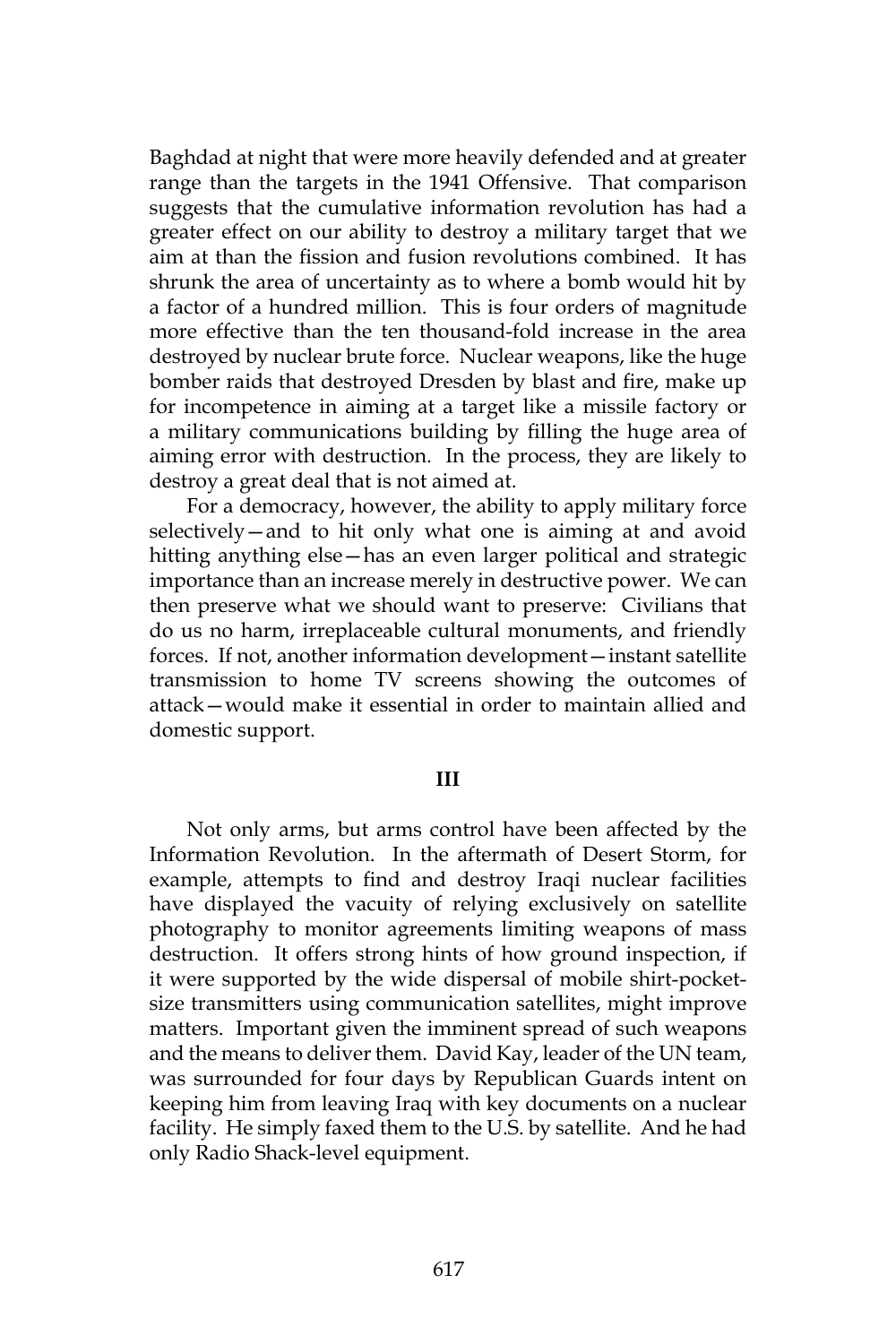In the future, small, mobile, more advanced computers and communications equipment spread widely in the population will play a key role in economic growth. They will also make it safer for potential whistle-blowers, not only official inspectors. And they will help frustrate the reversal of popular moves towards independence.

Western leaders have tried to keep the Soviet Union together, in part so as to have someone to sign arms agreements with. Since they failed, they've been trying to make Russia a close equivalent. But it was the *disintegration* of the Soviet Empire, including the Soviet Union—not arms control—that reduced the arms in the center of Europe and the danger of invasion which had preoccupied us.

Secretary Baker has said that for Russia to eliminate nuclear missiles—even those missiles aimed at us—would "undermine the whole concept of deterrence," which is mysterious. We don't say that Germany or Japan or Ukraine needs some missiles to deter us. Some former Soviet republics feel more nervous than Mr. Baker about Russian missiles as a menace to their independence. They were ready to transfer their nuclear weapons to Russia, but said they had no way of being sure that Russia was actually destroying them. Neither do we. And since the General Staff and the KGB are alive and well and in charge of these weapons, it's not clear that Yeltsin has.

We could have said to the non-Russian republics, whose claim on these weapons is as valid as Russia's, that they had a point. Since the actual destruction of weapons transferred will in any case take years (the General Staff is more eager to get the weapons on their territory than they are to destroy them), we should have encouraged arrangements for all the non-Russian nuclear republics to share in monitoring on the ground the dismantling and storage of weapons. Personal satellite communications in the hands of those interested in enforcing the agreement could then assure a timely warning never feasible up to now.

The example has general relevance for future arms control. With the end of the Cold War, the U.S. has reduced the hairtrigger alertness of its strategic forces. As former adversaries indicate their willingness to enter into more open, cooperative arms arrangements, we can exploit the new technologies to make sure their forces are in a much lower state of readiness, to get warning if they increase readiness, and to have available a range of offsetting readying moves of our own starting from any new level.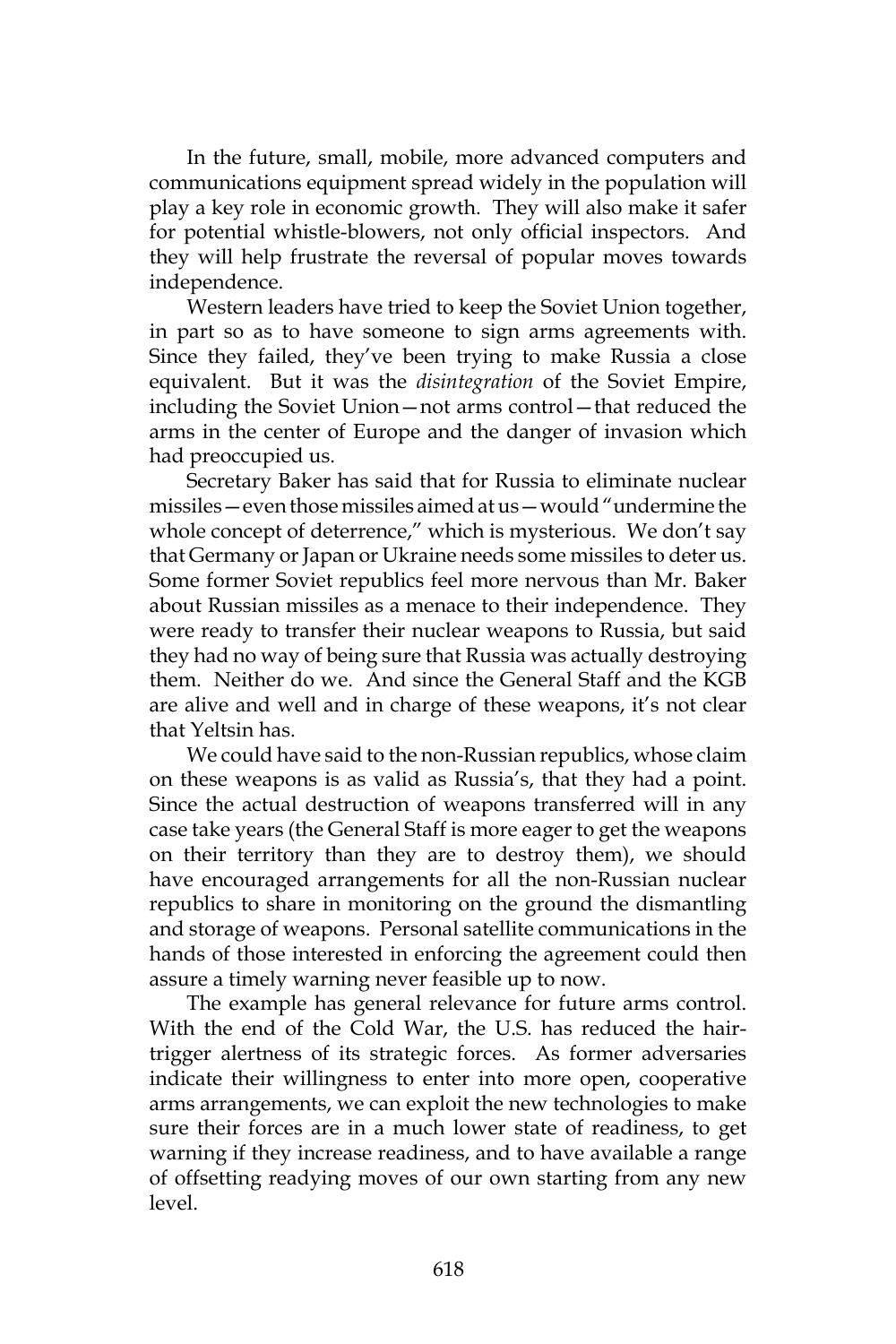These effects of the Information Revolution on arms and arms agreements reinforce and are reinforced by parallel changes in worldwide market transactions and growth, and in politics within and among nations. I've dealt with these last two subjects and their connection at some length in "The Fax Shall Make You

Free," a talk that I gave in Prague two years ago. Here I can only make a few summary statements.

The Information Revolution is the most powerful engine driving innovation and economic growth, creating world markets, and reducing the costs and uncertainties of innumerable widely separated, individual, voluntary transactions. These innovations have been decentralizing. They have dispersed rather than concentrated the ability to acquire, process and transmit information.

The new technology fits well the view of economics typified by Friedrich Hayek, which sees economic activities as adjusting themselves by responses to signals sent by market clearing prices without the need or possibility of a central plan. By improving the operation of dispersed markets, the new technologies improve the operation of the system as a whole.

Moving from dictatorship and full socialism to democracy and free markets was bound to be painful. It's never happened. Disasters are likely. But moving towards one and not the other may be even harder. The irrationalities of socialist planning led to its breakdown even with the most ruthless compulsion to replace economic incentives. Getting it to work *without* compulsion would be less possible.

On the other hand, the tempting notion—suggested by the experience of Pinochet in Chile—that free markets might be introduced more easily by dictators than by a simultaneous move toward democracy is quite doubtful. And Pinochet didn't start from a full socialist economy.

The dictators want to catch up with the dynamic Western economies today. And to attract Western investment. They can't do that without dispersing to their subjects fax machines, modems, copiers, mobile telephones, and a good deal else. That will make it extremely difficult to prevent dissidents from talking to each other and to the outside world—very hard on any dictatorship.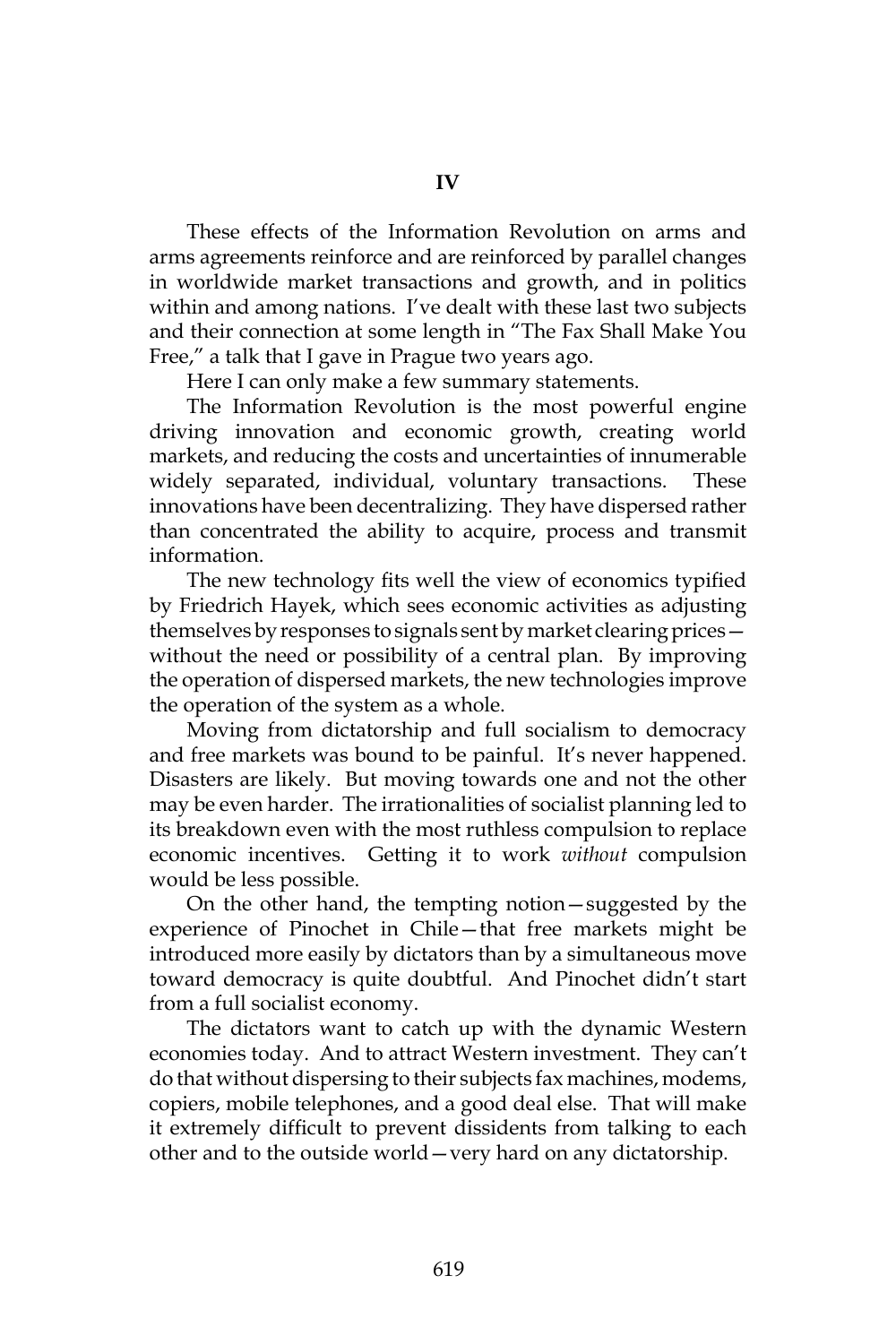China is trying to contain its market experiments in coastal enclaves. But these enclaves have been the greatest source of dissent. And, if the experiment is to succeed for China as a whole, decentralized communications—and their use by dissidents—will have to spread.

There is nothing, of course, inevitable about these developments. But it seems a good bet that, as Friedrich Hayek said, the intrinsic connection between free markets and political freedom will assert itself. And the new decentralizing technologies essential to the modern dynamic growth dictators want will help make it happen.

"May you live in a revolutionary time" is an old Chinese curse. So it may turn out for the old men of Tiananmen. But not for the dissidents.

Commentators stunned by the succession of revolutions in Eastern Europe, by the breakdown of the economies of the Communist countries, by the upsurge of nationalism in the Soviet Union, and by the outbreak of war in the Persian Gulf rather than in the center of Europe—where proper contingencies were supposed to happen—have tended to prefix all their comments on these matters by the phrase "Nobody could have predicted that...." That suggests that they have been no wronger than anybody else.

Not so. On each of these subjects, a minority of distinguished scholars persistently differed from the consensus. All such predictions are wagers. But their bets were based on a better informed and better reasoned analysis of the forces at work than the wagers of the majority.

The apocalyptic prophecies are wagers too. Poor bets so far, but there's no *guarantee* that we'll avoid all global catastrophes. The increase in world travel, for instance, raises the risks of a pandemic. Some deadly virus might mutate more rapidly than our ability to devise counter-therapies. The species that survives we may see as a lower order than mankind. This possibility is plausible enough for us to continue to devote resources to biogenetic research, to resist opposition to testing therapies on animals, and to reserve some skepticism about vague proposals about biodiversity that might cripple such research. Some species we may *want* to endanger.

There is a lovely, well-known passage in the *Pensées* of Blaise Pascal, the seventeenth century probability theorist and philosopher. It's about the condition of man—his evident fragility